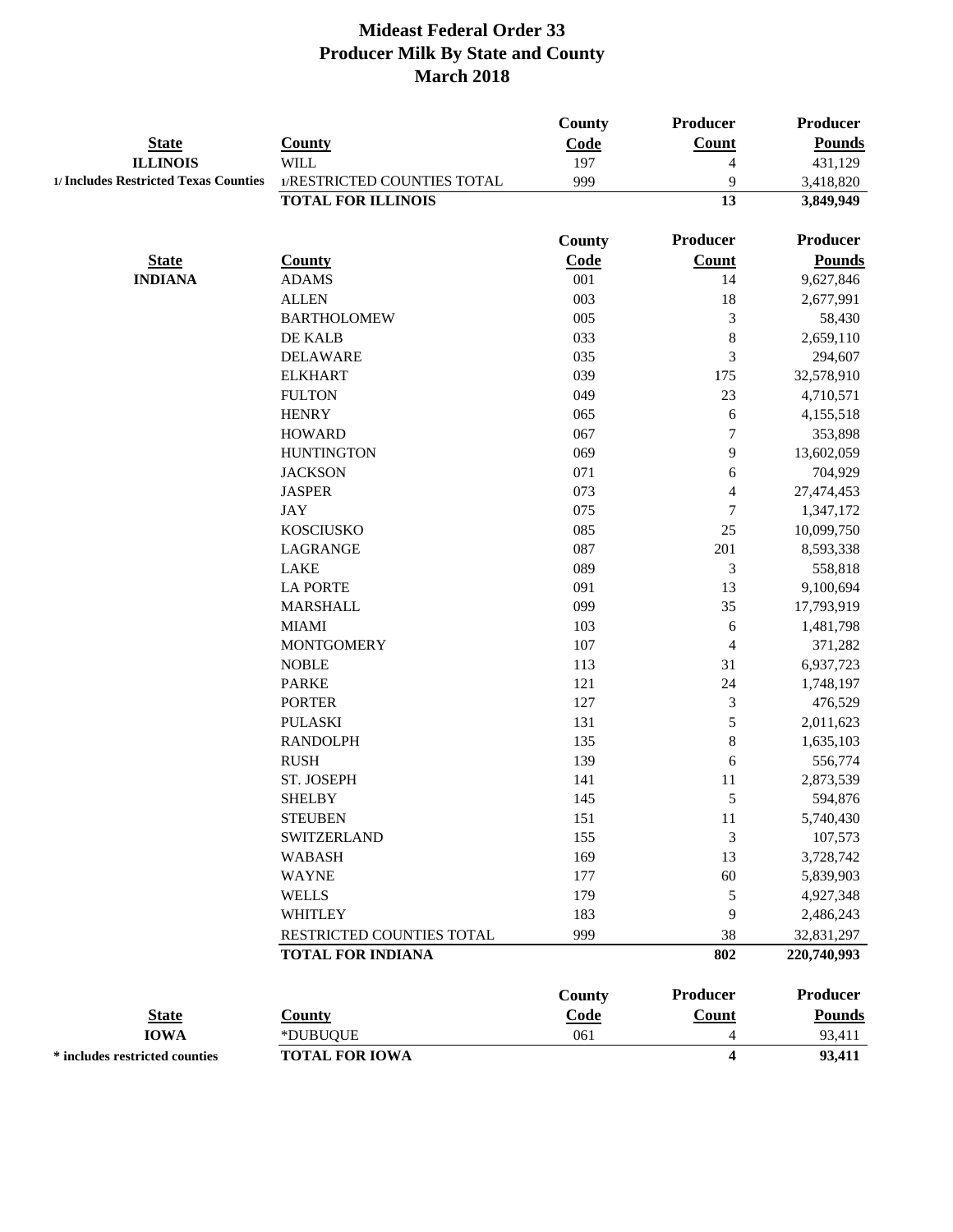|                 |                           | <b>County</b> | Producer                    | <b>Producer</b> |
|-----------------|---------------------------|---------------|-----------------------------|-----------------|
| <b>State</b>    | <b>County</b>             | Code          | <b>Count</b>                | <b>Pounds</b>   |
| <b>KENTUCKY</b> | <b>CHRISTIAN</b>          | 047           | 8                           | 60,830          |
|                 | <b>TODD</b>               | 219           | 8                           | 58,509          |
|                 | <b>WASHINGTON</b>         | 229           | 3                           | 2,918           |
|                 | RESTRICTED COUNTIES TOTAL | 999           | 13                          | 357,753         |
|                 | <b>TOTAL FOR KENTUCKY</b> |               | 32                          | 480,010         |
|                 |                           | <b>County</b> | Producer                    | <b>Producer</b> |
| <b>State</b>    | <b>County</b>             | Code          | Count                       | <b>Pounds</b>   |
| <b>MARYLAND</b> | <b>GARRETT</b>            | 023           | 42                          | 2,964,303       |
|                 | <b>TOTAL FOR MARYLAND</b> |               | 42                          | 2,964,303       |
|                 |                           | <b>County</b> | Producer                    | <b>Producer</b> |
| <b>State</b>    | <b>County</b>             | Code          | Count                       | <b>Pounds</b>   |
| <b>MICHIGAN</b> | <b>ALCONA</b>             | 001           | $\mathfrak s$               | 489,732         |
|                 | <b>ALGER</b>              | 003           | 3                           | 181,935         |
|                 | <b>ALLEGAN</b>            | 005           | 54                          | 31,786,934      |
|                 | <b>ALPENA</b>             | 007           | 29                          | 1,885,744       |
|                 | <b>ARENAC</b>             | 011           | 20                          | 8,440,445       |
|                 | <b>BARRY</b>              | 015           | 25                          | 32,357,711      |
|                 | <b>BAY</b>                | 017           | 5                           | 1,918,232       |
|                 | <b>BERRIEN</b>            | 021           | $\boldsymbol{7}$            | 4,931,737       |
|                 | <b>BRANCH</b>             | 023           | 16                          | 6,832,649       |
|                 | <b>CALHOUN</b>            | 025           | 19                          | 9,231,356       |
|                 | CASS                      | 027           | $\overline{4}$              | 127,937         |
|                 | <b>CHARLEVOIX</b>         | 029           | $\overline{4}$              | 817,028         |
|                 | <b>CHEBOYGAN</b>          | 031           | 3                           | 141,429         |
|                 | <b>CHIPPEWA</b>           | 033           | $\tau$                      | 785,956         |
|                 | <b>CLARE</b>              | 035           | 24                          | 3,555,204       |
|                 | <b>CLINTON</b>            | 037           | 48                          | 75,659,743      |
|                 | <b>DELTA</b>              | 041           | $\mathfrak{Z}$              | 357,457         |
|                 | <b>EATON</b>              | 045           | 23                          | 2,568,497       |
|                 | <b>GENESEE</b>            | 049           | $\mathfrak s$               | 914,685         |
|                 | <b>GLADWIN</b>            | 051           | 6                           | 1,067,580       |
|                 | <b>GRATIOT</b>            | 057           | 34                          | 66,123,717      |
|                 | <b>HILLSDALE</b>          | 059           | 23                          | 10,460,761      |
|                 | <b>HURON</b>              | 063           | 60                          | 88,243,829      |
|                 | <b>INGHAM</b>             | 065           | 21                          | 9,521,296       |
|                 | <b>IONIA</b>              | 067           | 39                          | 30,319,966      |
|                 | <b>IOSCO</b>              | 069           | 12                          | 2,126,708       |
|                 | <b>ISABELLA</b>           | 073           | 34                          | 15,861,117      |
|                 | <b>JACKSON</b>            | 075           | 14                          | 6,806,627       |
|                 | <b>KALAMAZOO</b>          | 077           | $\tau$                      | 16,057,287      |
|                 | <b>KENT</b>               | 081           | 28                          | 15,080,451      |
|                 | <b>LAPEER</b>             | 087           | 25                          | 3,262,359       |
|                 | <b>LENAWEE</b>            | 091           | 23                          | 37,627,835      |
|                 | <b>LIVINGSTON</b>         | 093           | 11                          | 4,834,827       |
|                 | <b>MACOMB</b>             | 099           | $\overline{4}$              | 276,566         |
|                 | <b>MARQUETTE</b>          | 103           | $\mathfrak{Z}$              | 199,988         |
|                 | <b>MASON</b>              | 105           | 14                          | 950,835         |
|                 | <b>MECOSTA</b>            | 107           | 18                          | 2,781,330       |
|                 | <b>MENOMINEE</b>          | 109           | 12                          | 1,229,486       |
|                 | <b>MIDLAND</b>            | 111           | $\ensuremath{\mathfrak{Z}}$ | 476,871         |
|                 | <b>MISSAUKEE</b>          | 113           | 39                          | 42,560,128      |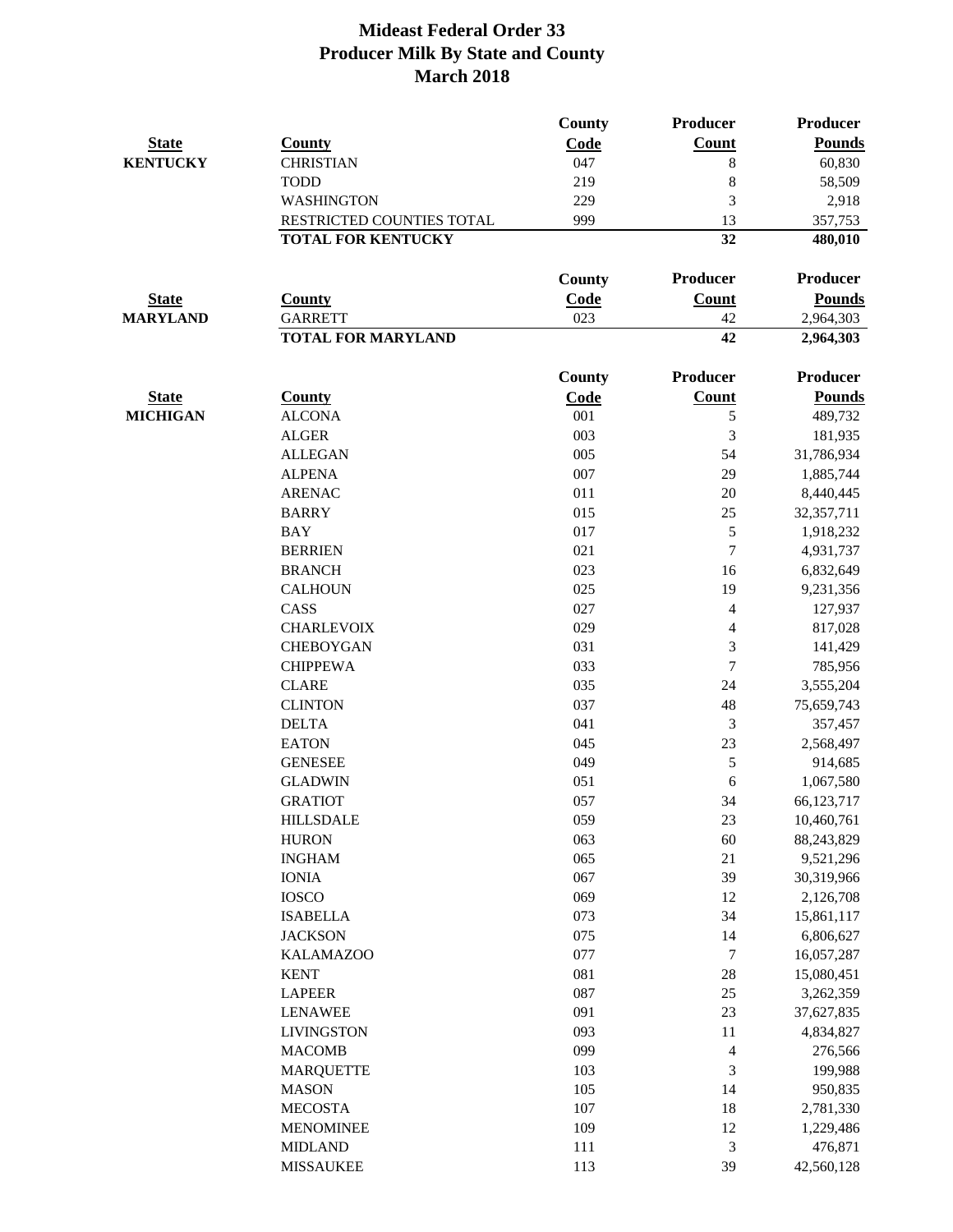|                                             |                           | County |                  | <b>Producer</b> |
|---------------------------------------------|---------------------------|--------|------------------|-----------------|
| <b>State</b>                                | <b>County</b>             | Code   | <b>Count</b>     | <b>Pounds</b>   |
| <b>MICHIGAN</b>                             | <b>MONTCALM</b>           | 117    | 49               | 19,042,577      |
|                                             | <b>MONTMORENCY</b>        | 119    | 5                | 514,512         |
|                                             | <b>MUSKEGON</b>           | 121    | 15               | 14,538,908      |
|                                             | <b>NEWAYGO</b>            | 123    | 41               | 9,123,880       |
|                                             | <b>OCEANA</b>             | 127    | $\boldsymbol{7}$ | 173,731         |
|                                             | <b>OGEMAW</b>             | 129    | 34               | 12,119,079      |
|                                             | <b>OSCEOLA</b>            | 133    | 32               | 12,809,932      |
|                                             | <b>OSCODA</b>             | 135    | 11               | 450,529         |
|                                             | <b>OTTAWA</b>             | 139    | 55               | 48,511,824      |
|                                             | PRESQUE ISLE              | 141    | $\tau$           | 234,482         |
|                                             | <b>SAGINAW</b>            | 145    | 15               | 5,847,924       |
|                                             | <b>ST. CLAIR</b>          | 147    | 11               | 2,115,494       |
|                                             | ST. JOSEPH                | 149    | 22               | 11,392,593      |
|                                             | <b>SANILAC</b>            | 151    | 76               | 63,419,132      |
|                                             | <b>SHIAWASSEE</b>         | 155    | 17               | 5,360,832       |
|                                             | <b>TUSCOLA</b>            | 157    | 34               | 29,909,587      |
|                                             | <b>VAN BUREN</b>          | 159    | 12               | 9,161,668       |
|                                             | WASHTENAW                 | 161    | 18               | 3,761,448       |
|                                             | <b>WEXFORD</b>            | 165    | 12               | 971,011         |
|                                             | RESTRICTED COUNTIES TOTAL | 999    | 19               | 2,565,229       |
|                                             | <b>TOTAL FOR MICHIGAN</b> |        | 1,226            | 790,878,347     |
|                                             | <b>County</b>             | Code   | <b>Count</b>     | <b>Pounds</b>   |
| <b>NEW YORK</b>                             | <b>CATTARAUGUS</b>        | 009    | 53               | 17,064,556      |
|                                             | <b>CHAUTAUQUA</b>         | 013    | 103              | 26,414,851      |
|                                             | <b>CHEMUNG</b>            | 015    | $\overline{4}$   | 1,130,039       |
|                                             | <b>ERIE</b>               | 029    | 10               | 3,135,870       |
|                                             | <b>LIVINGSTON</b>         | 051    | 5                | 9,905,083       |
|                                             | <b>SCHUYLER</b>           | 097    | 3                | 1,297,582       |
|                                             | <b>WYOMING</b>            | 121    | 10               | 24,839,396      |
|                                             | RESTRICTED COUNTIES TOTAL | 999    | 8                | 10,450,336      |
|                                             | <b>TOTAL FOR NEW YORK</b> |        | 196              | 94,237,713      |
|                                             |                           |        | Producer         | <b>Producer</b> |
|                                             | <b>County</b>             | Code   | <b>Count</b>     | <b>Pounds</b>   |
| <b>State</b><br><b>State</b><br><b>OHIO</b> | <b>ADAMS</b>              | 001    | 12               | 915,760         |
|                                             | <b>ALLEN</b>              | 003    | 4                | 648,204         |
|                                             | <b>ASHLAND</b>            | 005    | 43               | 15,068,871      |
|                                             | <b>ASHTABULA</b>          | 007    | $28\,$           | 6,576,581       |
|                                             | <b>ATHENS</b>             | 009    | 3                | 287,500         |
|                                             | <b>AUGLAIZE</b>           | 011    | 34               | 6,764,255       |
|                                             | <b>BELMONT</b>            | 013    | 9                | 900,553         |
|                                             | <b>BROWN</b>              | 015    | 5                | 279,376         |
|                                             | <b>CARROLL</b>            | 019    | $27\,$           | 2,452,195       |
|                                             | <b>CHAMPAIGN</b>          | 021    | 8                | 1,078,361       |
|                                             | <b>CLARK</b>              | 023    | $\overline{4}$   | 5,140,561       |
|                                             | <b>COLUMBIANA</b>         | 029    | $72\,$           | 14,990,557      |
|                                             | COSHOCTON                 | 031    | $22\,$           | 3,309,271       |
|                                             | <b>CRAWFORD</b>           | 033    | 8                | 3,376,892       |
|                                             | <b>DARKE</b>              | 037    | 31               | 7,795,715       |
|                                             | <b>DEFIANCE</b>           | 039    | $\,8$            | 9,809,733       |
|                                             | <b>DELAWARE</b>           | 041    | $\overline{4}$   | 292,686         |
|                                             | <b>FAIRFIELD</b>          | 045    | 9                | 675,736         |

FULTON 051 9 5,735,926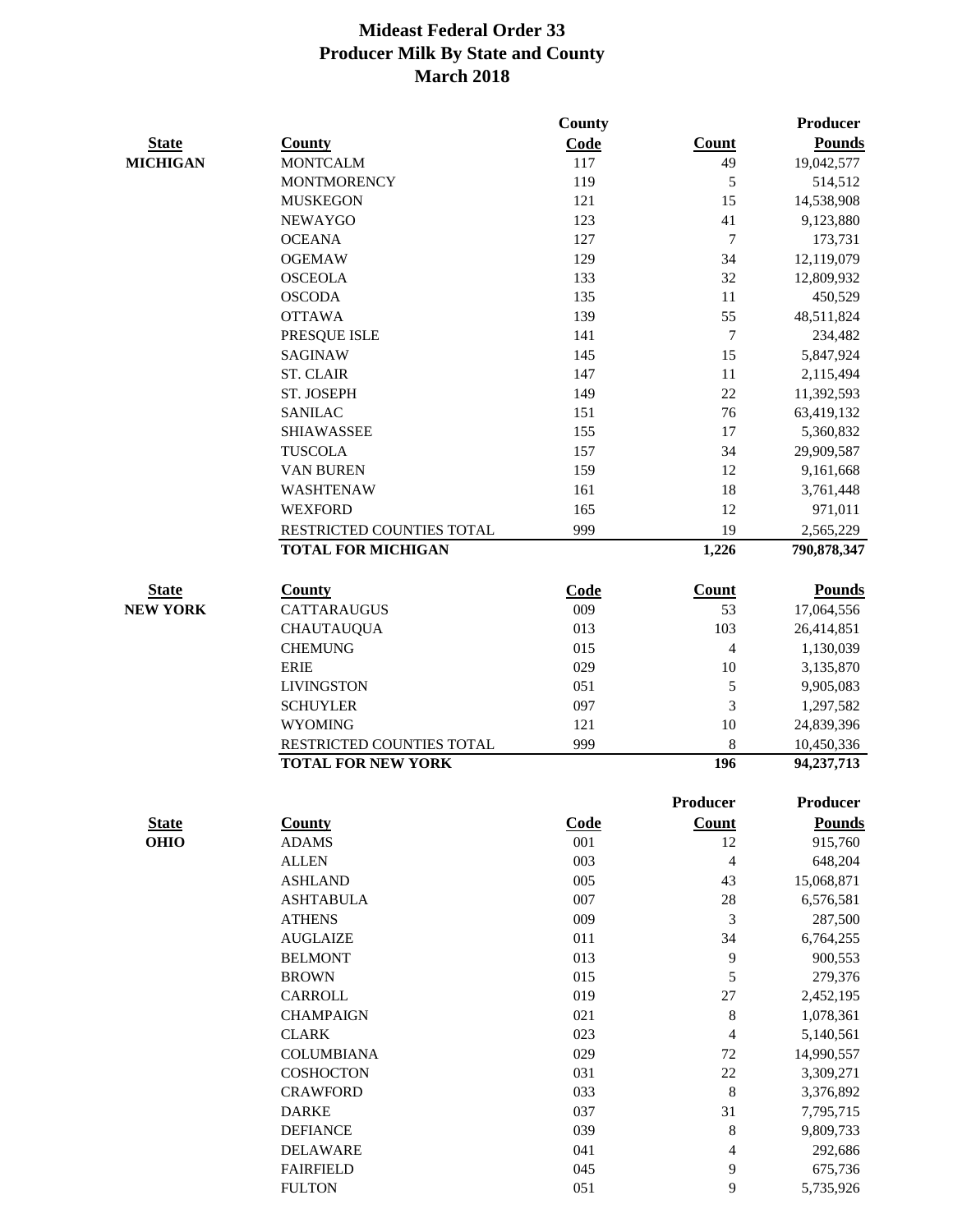|              |                                             |            | Producer                 | Producer              |
|--------------|---------------------------------------------|------------|--------------------------|-----------------------|
| <b>State</b> | <b>County</b>                               | Code       | <b>Count</b>             | <b>Pounds</b>         |
| OHIO         | <b>GEAUGA</b>                               | 055        | 49                       | 5,309,038             |
|              | <b>GREENE</b>                               | 057        | $\overline{\mathcal{A}}$ | 1,247,898             |
|              | <b>GUERNSEY</b>                             | 059        | $\mathfrak{Z}$           | 200,035               |
|              | <b>HANCOCK</b>                              | 063        | $\mathfrak{Z}$           | 1,427,925             |
|              | <b>HARDIN</b>                               | 065        | 9                        | 14,050,999            |
|              | <b>HARRISON</b>                             | 067        | 6                        | 476,203               |
|              | <b>HENRY</b>                                | 069        | 6                        | 3,879,465             |
|              | <b>HIGHLAND</b>                             | 071        | $20\,$                   | 1,100,274             |
|              | <b>HOLMES</b>                               | 075        | 156                      | 14,530,600            |
|              | <b>HURON</b>                                | 077        | 40                       | 6,341,725             |
|              | <b>JACKSON</b>                              | 079        | 4                        | 89,796                |
|              | <b>JEFFERSON</b>                            | 081        | 7                        | 722,790               |
|              | <b>KNOX</b>                                 | 083        | $28\,$                   | 9,359,717             |
|              | <b>LICKING</b>                              | 089        | 10                       | 7,920,218             |
|              | <b>LOGAN</b>                                | 091        | 25                       | 4,711,485             |
|              | <b>LORAIN</b>                               | 093        | 12                       | 1,815,662             |
|              | <b>MADISON</b>                              | 097        | 7                        | 15,258,307            |
|              | <b>MAHONING</b>                             | 099        |                          |                       |
|              |                                             |            | 27                       | 9,236,625             |
|              | <b>MARION</b>                               | 101        | 3                        | 8,544,208             |
|              | <b>MEDINA</b>                               | 103        | 19                       | 3,726,189             |
|              | <b>MEIGS</b>                                | 105        | 5                        | 415,532               |
|              | <b>MERCER</b>                               | 107        | 84                       | 33,235,833            |
|              | <b>MIAMI</b>                                | 109        | $\overline{9}$           | 1,223,877             |
|              | <b>MONROE</b>                               | 111        | $\,8$                    | 662,920               |
|              | <b>MORGAN</b>                               | 115        | $\boldsymbol{7}$         | 1,917,316             |
|              | <b>MORROW</b>                               | 117        | $\,$ 8 $\,$              | 2,784,322             |
|              | <b>MUSKINGUM</b>                            | 119        | 12                       | 1,266,533             |
|              | <b>PAULDING</b>                             | 125        | $\sqrt{6}$               | 19,214,148            |
|              | <b>PERRY</b>                                | 127        | $\mathfrak{Z}$           | 270,405               |
|              | <b>PICKAWAY</b>                             | 129        | 5                        | 904,012               |
|              | <b>PIKE</b>                                 | 131        | 6                        | 131,810               |
|              | <b>PORTAGE</b>                              | 133        | 10                       | 3,436,061             |
|              | <b>PREBLE</b>                               | 135        | 9                        | 1,373,282             |
|              | <b>PUTNAM</b>                               | 137        | 12                       | 3,565,743             |
|              | <b>RICHLAND</b>                             | 139        | 103                      | 11,964,910            |
|              | <b>ROSS</b>                                 | 141        | 4                        | 165,951               |
|              | <b>SANDUSKY</b>                             | 143        | $\,8$                    | 940,584               |
|              | <b>SENECA</b>                               | 147        | 3                        | 974,015               |
|              | <b>SHELBY</b>                               | 149        | 42                       | 11,082,208            |
|              | <b>STARK</b>                                | 151        | 66                       | 16,770,172            |
|              | <b>TRUMBULL</b>                             | 155        | 23                       | 4,461,759             |
|              | TUSCAWARAS                                  | 157        | 125                      | 10,363,484            |
|              | <b>UNION</b>                                | 159        | $\,8$                    | 1,099,182             |
|              | <b>VAN WERT</b>                             | 161        | 6                        | 7,612,238             |
|              | <b>WASHINGTON</b>                           | 167        | 16                       | 3,271,542             |
|              | <b>WAYNE</b>                                | 169        | 201                      | 60,195,185            |
|              | <b>WOOD</b>                                 | 173        | 4                        | 1,493,551             |
|              |                                             |            |                          |                       |
|              |                                             |            |                          |                       |
|              | <b>WYANDOT</b><br>RESTRICTED COUNTIES TOTAL | 175<br>999 | 6<br>23                  | 760,996<br>15,007,480 |